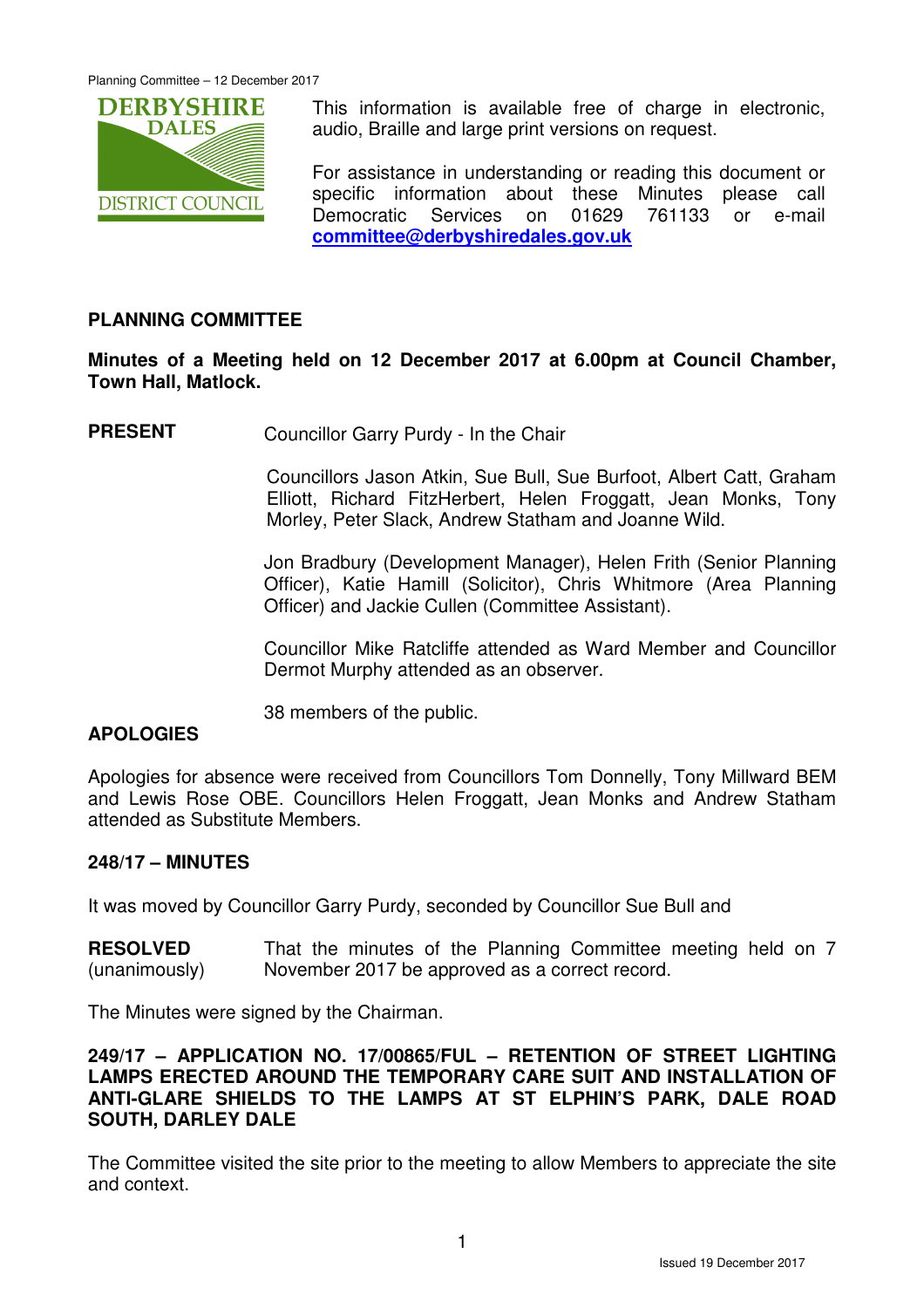Planning Committee – 12 December 2017

In accordance with the procedure for public participation, Mr Stephen Chrystal (local resident) spoke against the application.

It was moved by Councillor Albert Catt, seconded by Councillor Jean Monks and

**RESOLVED** (Unanimously) That planning permission be granted subject to the Conditions set out in the report.

#### **250/17 - APPLICATION NO. 17/00866/FUL – ERECTION OF FOUR RESIDENTIAL CARE APARTMENTS AT ST ELPHIN'S PARK, DALE ROAD SOUTH, DARLEY DALE**

This item was withdrawn prior to the meeting.

# **251/17 – APPLICATION NO. 17/00995/OUT – ERECTION OF DWELLING (OUTLINE) AT NORTH PARK FARM, WHITWORTH ROAD, DARLEY DALE**

The Committee visited the site prior to the meeting to allow Members to appreciate the site and context, and highway safety and visual impacts.

Correspondence received after publication of the Agenda was distributed at the meeting; this comprised comments received from a local resident in connection with highway matters together with a response from the Local Highway Authority; and comments from another local resident regarding traffic.

In accordance with the procedure for public participation, Mr Barry Mellor (local resident) spoke against the application and Mr Roger Yarwood (Agent) spoke in favour of the application.

It was moved by Councillor Joanne Wild, seconded by Councillor Peter Slack and

**RESOLVED** (Unanimously) That authority be delegated to the Development Manager to grant planning permission subject to the conditions set out in the report and any conditions as recommended by Derbyshire Wildlife Trust in regard to the presence of badgers, and any appropriate mitigation.

# **252/17 – APPLICATION NO. 17/01000/FUL – SUBDIVISION OF SHOP TO CREATE A SHOP UNIT AND A CAFE/RESTAURANT UNIT AND REPLACEMENT SHOP FRONTS (RETROSPECTIVE) AT 66 DALE ROAD, MATLOCK**

The Committee visited the site prior to the meeting to allow Members to assess the amenity impacts of the proposal.

Correspondence received after publication of the Agenda was distributed at the meeting; this comprised comments received from a local resident regarding anti-social behaviour.

In accordance with the procedure for public participation, Mr Roman Jivkov (local resident) spoke against the application and Mr Ross King (Applicant) spoke in favour of the application.

It was moved by Councillor Jason Atkin, seconded by Councillor Albert Catt and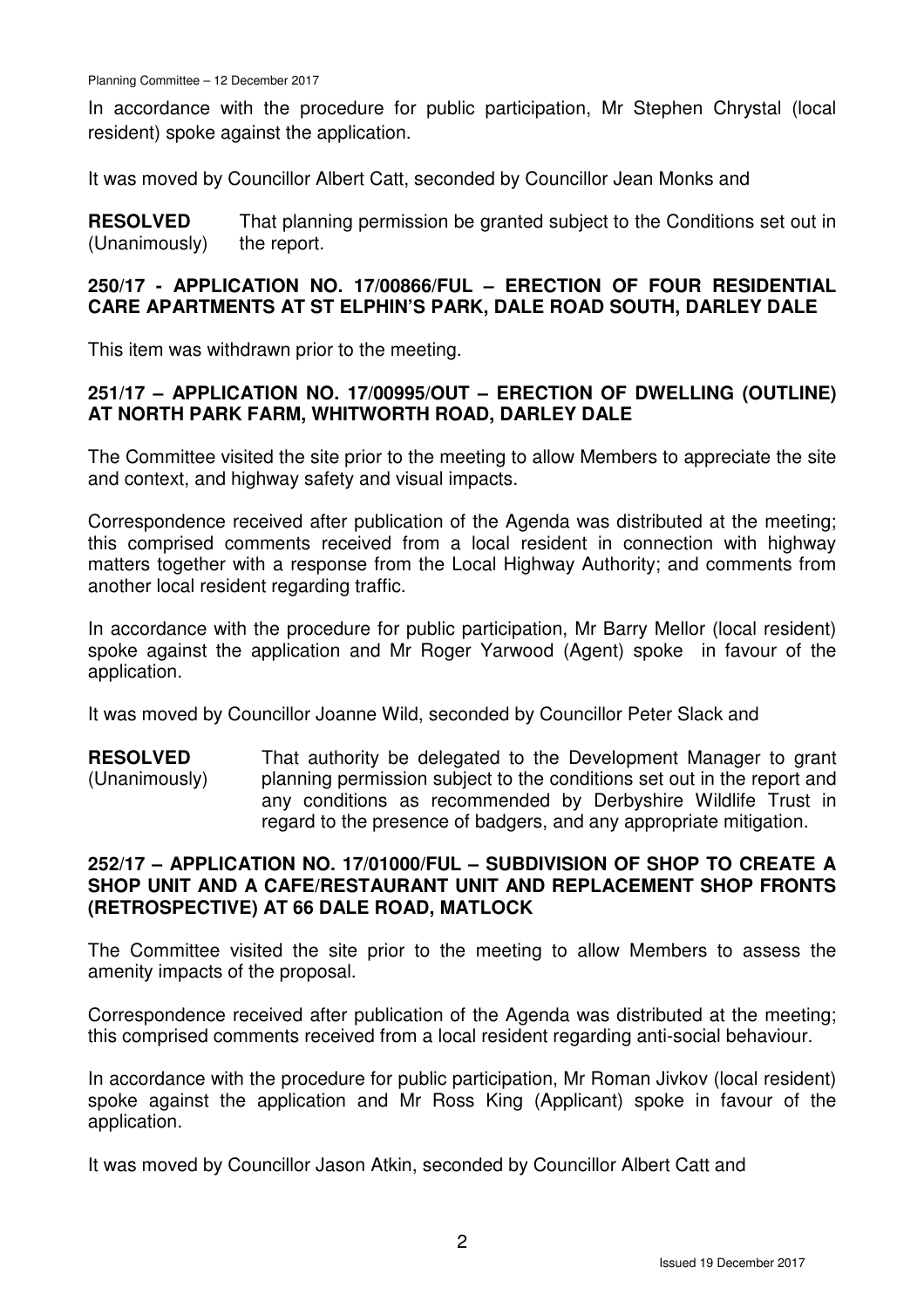| <b>RESOLVED</b>    | The planning permission be granted subject to the Conditions set out<br>in the report. |  |  |
|--------------------|----------------------------------------------------------------------------------------|--|--|
| Voting:            |                                                                                        |  |  |
| In Favour          |                                                                                        |  |  |
| <b>Against</b>     |                                                                                        |  |  |
| <b>Abstentions</b> |                                                                                        |  |  |

The Chairman declared the motion carried.

## **253/17 – APPLICATION NO. 17/00969/FUL – CHANGE OF USE FROM A1 (RETAIL) TO A3/A4 (CAFÉ/BAR) AT 68 DALE ROAD, MATLOCK**

The Committee visited the site prior to the meeting to allow Members to assess the amenity impacts of the proposal.

Correspondence received after publication of the Agenda regarding Application No. 17/01000/FUL above also related to this Application.

In accordance with the procedure for public participation, Mr Roman Jivkov, Mr Aaron Himsworth and Mr Steve Hampson (local residents) spoke against the application, Mrs Helen Greatorex (local resident) commented on the application and Mr Gareth Clark (Applicant) spoke in favour of the application.

It was moved by Councillor Albert Catt, seconded by Councillor Tony Morley and

**RESOLVED** The planning permission be granted subject to the Conditions set out in the report.

**Voting:** 

| <b>In Favour</b>   | 10 |
|--------------------|----|
| <b>Against</b>     | 3  |
| <b>Abstentions</b> | 0  |

The Chairman declared the motion carried.

#### **254/17 – APPLICATION NO. 17/00916/FUL – RECONFIGURATION OF UPPER FLOORS TO CREATE 5 LETTING ROOMS AND MANAGER'S FLAT AND SINGLE STOREY EXTENSION AT KINGS HEAD PUBLIC HOUSE, 62 YEOMAN STREET, BONSALL**

The Committee visited the site prior to the meeting to allow Members to assess the impact on highway safety and parking.

Correspondence received after publication of the Agenda was distributed at the meeting; this comprised a summary of four further representations received from local residents, together with a response from the landlady with regard to one point raised about parking at Penny Cottage.

In accordance with the procedure for public participation Mr Steven Smith (local resident) spoke in favour of the application; Messrs Leigh Johnson (representing local residents) and Mr Jacob Johnson (local resident) spoke against the application; Mr Charles Smith (Licensee of Kings Head) and Ms Trudi Hall (Applicant) spoke in favour of the application.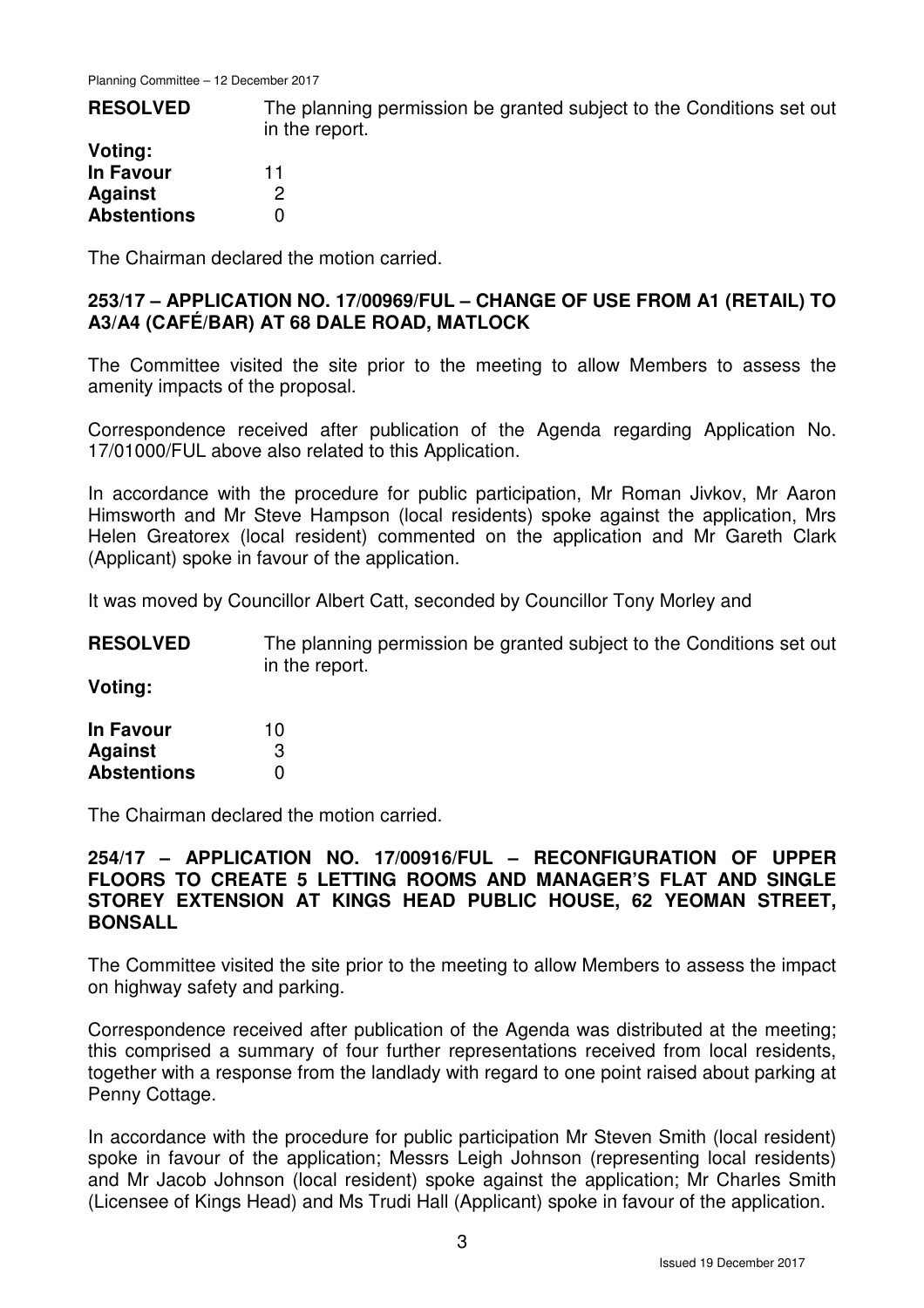It was moved by Councillor Joanne Wild, seconded by Councillor Jean Monks and

**RESOLVED** (unanimously) That planning permission be granted subject to the conditions set out in the report.

### **255/17 – APPLICATION NO. 17/00917/LBALT – INTERNAL AND EXTERNAL ALTERATIONS AT KINGS HEAD PUBLIC HOUSE, 62 YEOMAN STREET, BONSALL**

Correspondence received after publication of the Agenda regarding Application No. 17/00916/FUL above also related to this Application.

It was moved by Councillor Sue Bull, seconded by Councillor Richard FitzHerbert and

**RESOLVED** (unanimously) That planning permission be granted subject to the Conditions set out in the report.

#### **256/17 – APPLICATION NO. 17/01033/FUL – CHANGE OF USE AND CONVERSION OF BARN TO DWELLING HOUSE AND ASSOCIATED EXTENSION AT BARN, THE PRINGLE, SUMMER LANE, WIRKSWORTH**

The Committee visited the site prior to the meeting to allow Members to appreciate the site and context.

Correspondence received after publication of the Agenda was distributed at the meeting; this comprised comments received from Wirksworth Town Council regarding a restriction on residence, together with a response proposing a further condition, as follows:

### Condition:

The dwelling hereby approved shall only be occupied as a principle residence and shall not be used as a second home or for holiday accommodation.

### Reason:

To ensure the property is used as a primary dwelling to protect local housing stock to comply with the requirements of Policy NP5 of the Wirksworth Neighbourhood Plan.

Furthermore, to ensure the building was capable of conversion it was considered reasonable to amend Condition 14 as follows:

### Condition 14:

Prior to the commencement of development a full structural survey of the building to include means of securing the building through the conversion process and a method statement for the conversion of the building itself shall be submitted to and agreed in writing by the local planning authority. Works shall be completed in accordance with the agreed details.

### Reason:

To ensure the works relate to conversion of the building only and to clarify that this permission does not allow for the rebuilding of the barn in accordance with Policy HC8 of the adopted local plan and guidance contained within the National Planning Policy Framework.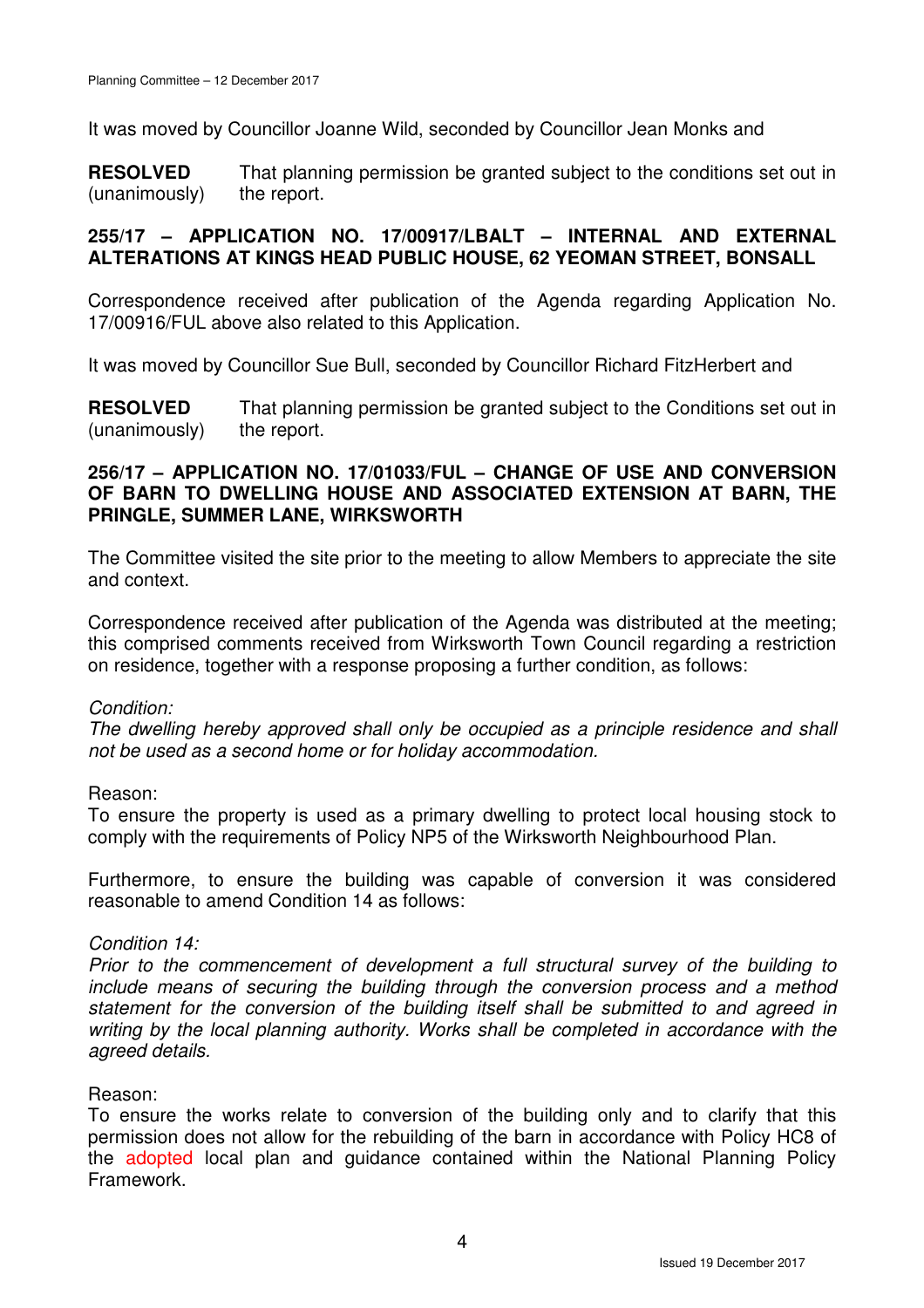In accordance with the procedure for public participation, Dr Lesley Hyde, Ms Sally Howard and Mr Jak Lemon (local residents) spoke against the application, Cllr Mike Ratcliffe commented on the application as Ward Member and Mr Roger Yarwood (Agent) spoke in favour of the application.

It was moved by Councillor Jean Monks, seconded by Councillor Richard FitzHerbert and

**RESOLVED** That planning permission be granted subject to the Conditions set out in the report, including the additional condition, and amended Condition 14, as set out below:

Additional Condition:

The dwelling hereby approved shall only be occupied as a principle residence and shall not be used as a second home or for holiday accommodation.

Condition 14:

Prior to the commencement of development a full structural survey of the building to include means of securing the building through the conversion process and a method statement for the conversion of the building itself shall be submitted to and agreed in writing by the local planning authority. Works shall be completed in accordance with the agreed details.

| In favour          | 12 |
|--------------------|----|
| <b>Against</b>     |    |
| <b>Abstentions</b> | O  |

**Voting:** 

### **257/17 – MOTION TO CONTINUE**

It was moved by Councillor Joanne Wild, seconded by Councillor Jason Atkin and

**RESOLVED** (unanimously) That, in accordance with Rule of Procedure 13, the meeting continue beyond 2 ½ hours to enable the business on the agenda to be concluded.

### **258/17 - APPLICATION NO. 17/00489/FUL – ERECTION OF TEMPORARY AGRICULTURAL WORKERS' DWELLING AND AGRICULTURAL STORAGE BUILDING AT LAND EAST OF TURLOWFIELDS LANE, HOGNASTON**

The Committee visited the site prior to the meeting to allow Members to assess the impact of the development on the local environment.

Correspondence received after publication of the Agenda was distributed at the meeting; this comprised a request via the Applicant's Agent for an extension of the permission to 3 years and 3 months, and the Officer's response thereto.

In accordance with the procedure for public participation, Mr Chris Stait and Mr Josh Swindell (local residents) spoke against the application.

It was moved by Councillor Albert Catt, seconded by Councillor Sue Bull and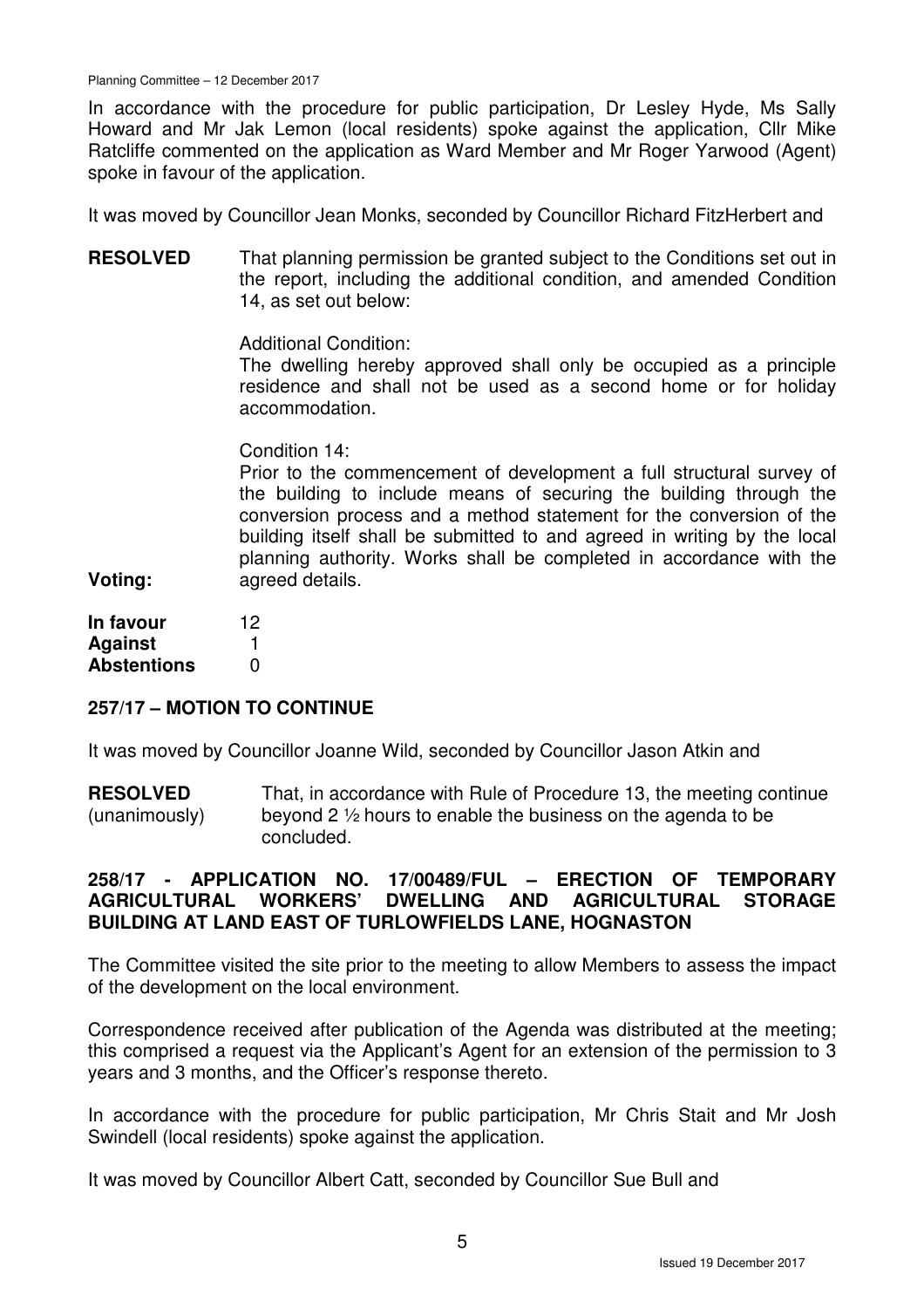**RESOLVED** (unanimously) That this Application be deferred for the following reason:

# Reason:

To enable Officers to obtain more information from the Applicant, including:

- 1. The Applicant's proposals to prevent the transmission of disease from the rabbit farm to the adjacent farms and livestock;
- 2. The Applicant's intentions with regard to securing power and water infrastructure on site;
- 3. The Applicant's proposals for the management of the site in terms of stocking, cleaning, pest and predator control, ventilation measures and waste disposal;
- 4. Full details of the different business and activities proposed for the site.

### **259/17 – APPLICATION NO. 17/00902/VCOND – VARIATION OF CONDITION 8 OF PLANNING APPLICATION 16/00933/VCOND TO VARY OPENING HOURS TO 06:00 TO 00:00 MONDAY TO SATURDAY AND SUNDAY 07:00 TO 23:00 AT McDONALD'S, 43 BAKEWELL ROAD, MATLOCK**

Councillor Richard FitzHerbert left the meeting at 8.57pm prior to discussion of this item.

It was noted that planning permission was originally granted with the following condition:

10. The hours of operation of the takeaway/restaurant premises shall be restricted to the following hours: Monday to Saturday - 06:00 to 24:00hrs, Sunday 07:00 to 23:00hrs. Goods deliveries shall be restricted to between the hours 07:00 and 20:00hrs daily.

Thereafter, further applications had been submitted for variations of conditions and amendments to the scheme. However, in granting these latter permissions, the condition in the Officer's report on 14/00249/FUL was copied across into those decisions in error, rather than the one above which was on the original decision notice; this was never challenged by the applicants.

As such, whilst the current conditions on the latter permissions restricted the opening hours to 23.00 hrs, this was due to an administration error rather than a true reflection on what had been granted by the Planning Committee for the site.

Two letters of representation had been received immediately prior to the meeting.

It was moved by Councillor Jason Atkin, seconded by Councillor Jean Monks and

**RESOLVED** That a variation of Condition 8 be granted subject to the Conditions set out in the report.

**Voting:** 

| <b>In Favour</b>   | 11 |
|--------------------|----|
| <b>Against</b>     |    |
| <b>Abstentions</b> | O  |